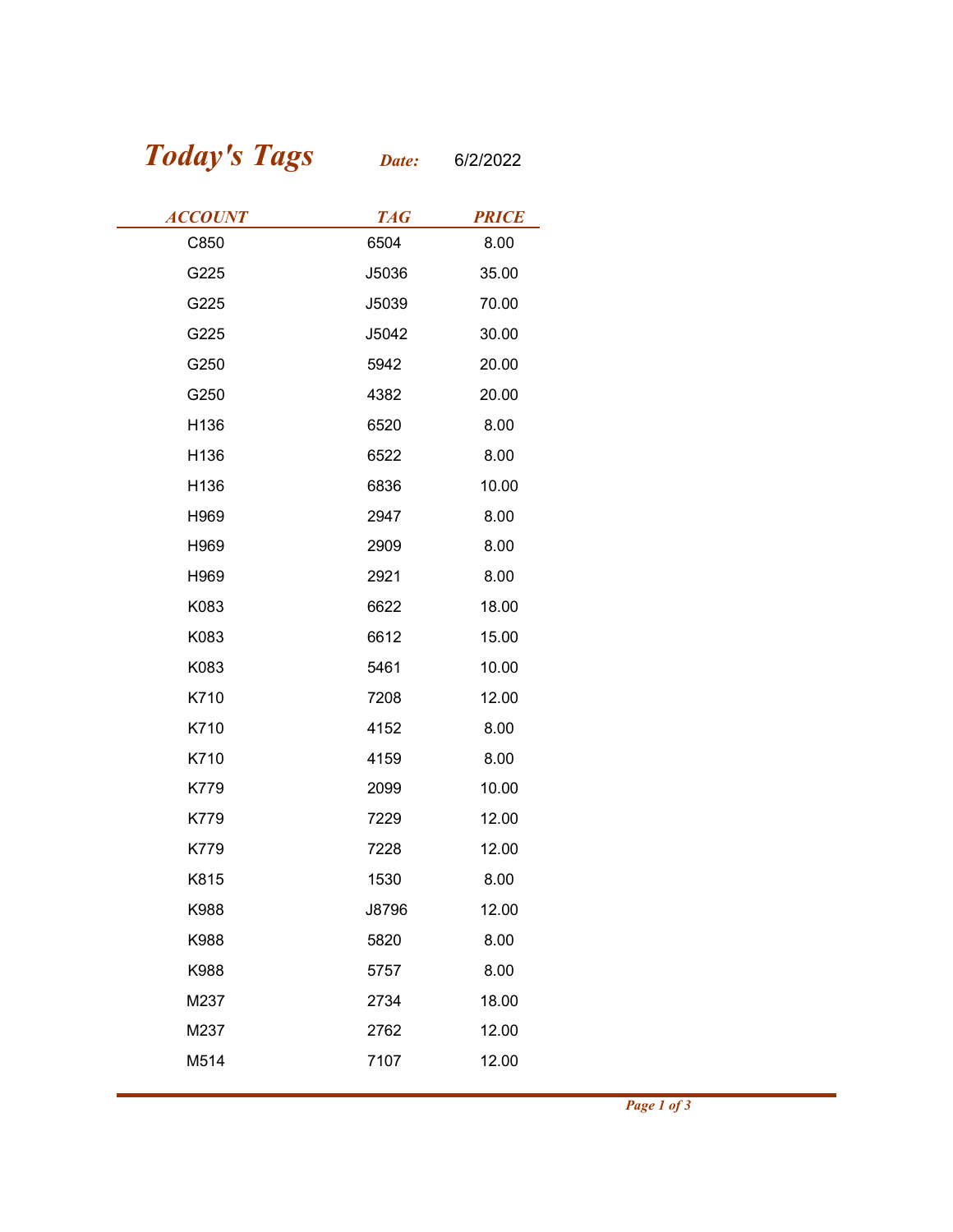| <b>ACCOUNT</b> | <b>TAG</b> | <b>PRICE</b> |
|----------------|------------|--------------|
| M516           | 4306       | 10.00        |
| M740           | 5852       | 8.00         |
| M798           | 4028       | 8.00         |
| R007           | 2393       | 10.00        |
| R190           | 6341       | 8.00         |
| R364           | 4044       | 8.00         |
| R443           | 4124       | 12.00        |
| R443           | 4001       | 12.00        |
| R539           | 2443       | 8.00         |
| R609           | 6052       | 15.00        |
| R680           | J1158      | 12.00        |
| R792           | 4420       | 12.00        |
| R792           | 6249       | 14.00        |
| R792           | 6226       | 24.00        |
| R792           | 4431       | 34.00        |
| R792           | 4587       | 14.00        |
| R792           | 4588       | 14.00        |
| R792           | 6244       | 10.00        |
| R792           | 6224       | 24.00        |
| R792           | 6234       | 20.00        |
| R792           | 6233       | 9.00         |
| R792           | 6239       | 8.00         |
| R792           | 6248       | 12.00        |
| R792           | J0090      | 8.00         |
| R792           | 0832       | 9.00         |
| R792           | 6225       | 24.00        |
| R950           | 3993       | 12.00        |
| R950           | 6610       | 8.00         |
| T237           | J7313      | 16.00        |
| T237           | J4777      | 20.00        |